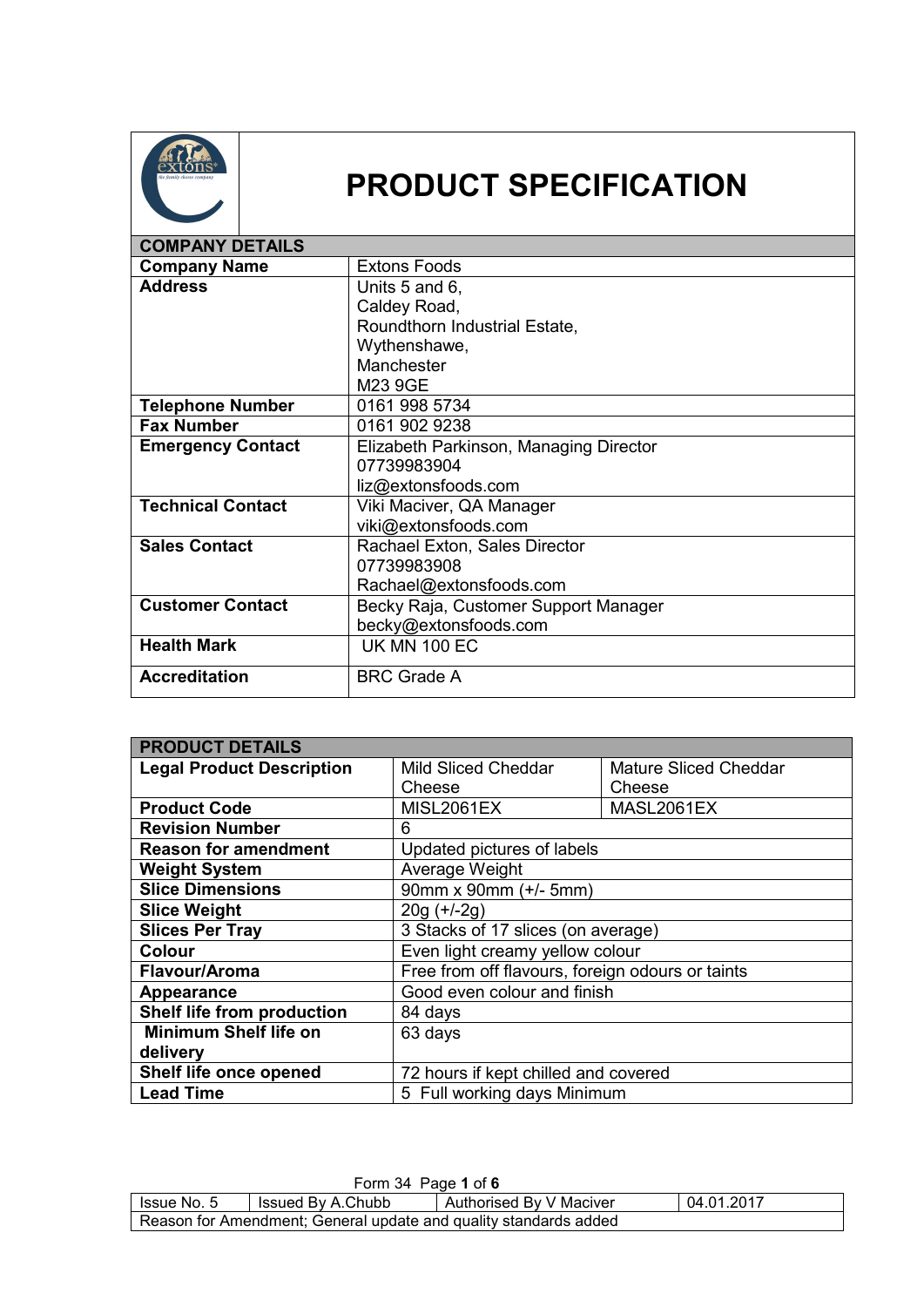| <b>INGREDIENTS (Raw Materials and Additives Including E Numbers)</b> |             |                       |                           |
|----------------------------------------------------------------------|-------------|-----------------------|---------------------------|
| Ingredients                                                          | Composition | <b>Quality Checks</b> | Country of Origin         |
| Pasteurised Cow's Milk                                               | 98.06%      | Daily                 | Ireland/UK/New<br>Zealand |
| Non Animal Rennet (sodium<br>benzoate free)                          | 0.02%       | Daily Visual          | Denmark/Holland           |
| Salt (contains anti caking agent<br>E535)                            | 1.9%        | Daily Visual          | <b>UK</b>                 |
| <b>Starter Culture</b>                                               | 0.02%       | Daily visual          | Denmark/Holland           |

| <b>NUTRITIONAL INFORMATION PER 100G</b> |                   |  |
|-----------------------------------------|-------------------|--|
| <b>PARAMETER</b>                        | Value per 100g    |  |
| Energy kJ                               | 1725              |  |
| <b>Energy Kcal</b>                      | 416               |  |
| <b>Protein</b>                          | 25.4              |  |
| Carbohydrate                            | 0.1               |  |
| Of which sugars                         | 0.1               |  |
| Of which starch                         |                   |  |
| Fat                                     | 34.9              |  |
| Of which saturates                      | 21.7              |  |
| <b>Monounsaturated</b>                  | 9.4               |  |
| Polyunsaturated                         | 1.1               |  |
| <b>Fibre</b>                            | 0                 |  |
| <b>Salt</b>                             | 1.9               |  |
| Sodium                                  | 760 <sub>mg</sub> |  |

| <b>CHEMICAL STANDARDS</b> |                |                |  |
|---------------------------|----------------|----------------|--|
| <b>Parameter</b>          | <b>Minimum</b> | <b>Maximum</b> |  |
| <b>Moisture</b>           | 33             | 39             |  |
| Fat                       | 29.3           | 37             |  |
| <b>FDM</b>                | 48             | 60.6           |  |
| <b>Salt</b>               | 1.5            | 22             |  |
| <b>PH</b>                 | 4.95           | 5.5            |  |

| <b>MICROBIOLOGICAL STANDARDS</b> |                     |                 |  |
|----------------------------------|---------------------|-----------------|--|
| <b>Micro-organisms</b>           | Target/g            | Max/g           |  |
| Coliforms                        | $20$                | 1000            |  |
| E.coli                           | $20$                | 20              |  |
| Staph aureus                     | $20$                | 20              |  |
| Yeasts                           | < 500               | 100,000         |  |
| <b>Moulds</b>                    | < 500               | 1000            |  |
| Salmonella                       | Not Detected in 25g | Detected in 25g |  |
| Listeria                         | Not Detected in 25g | Detected in 25g |  |

| Form 34 Page 2 of 6                                                       |  |  |  |
|---------------------------------------------------------------------------|--|--|--|
| 04.01.2017<br>Authorised By V Maciver<br>Issued By A.Chubb<br>Issue No. 5 |  |  |  |
| Reason for Amendment; General update and quality standards added          |  |  |  |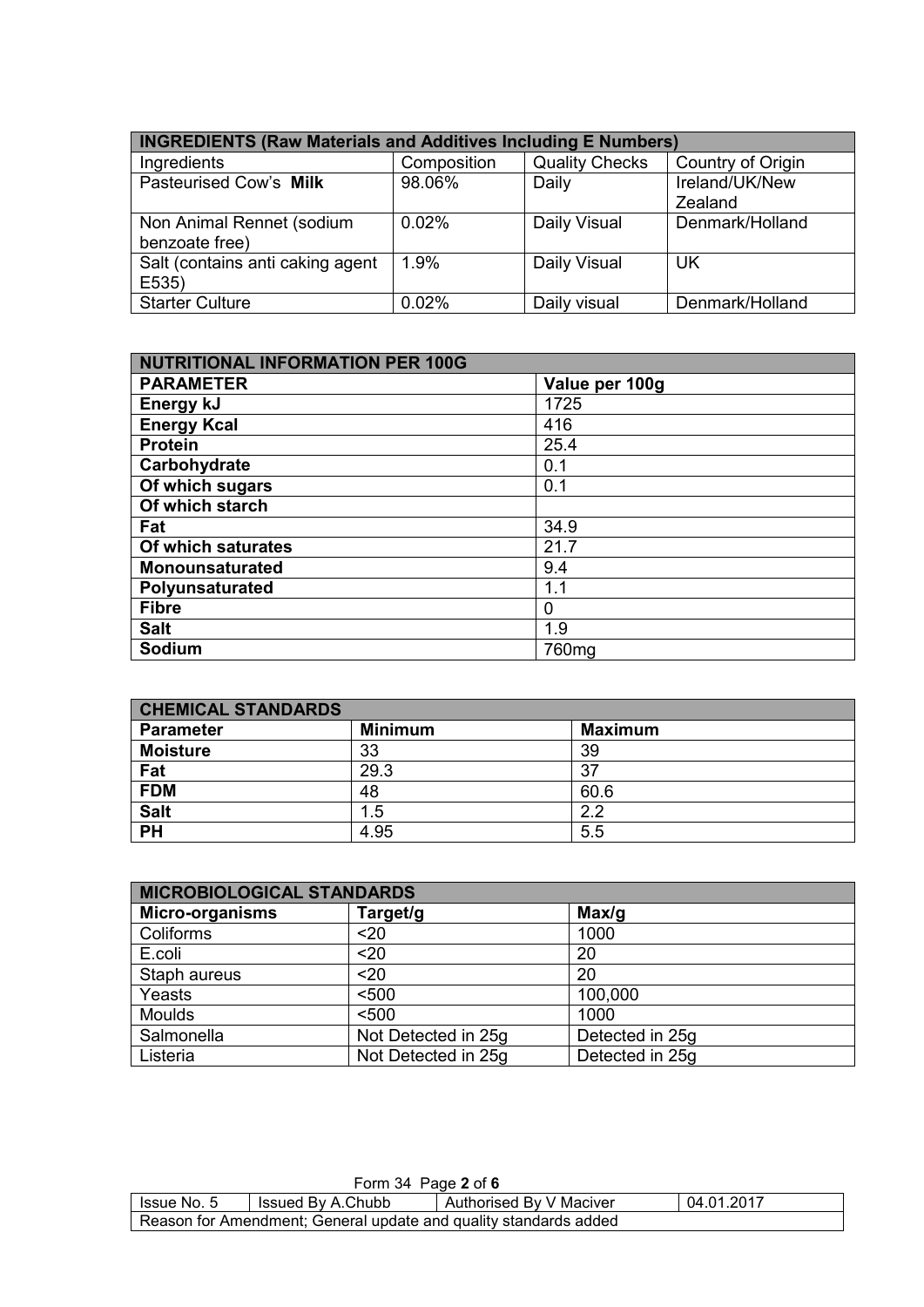| <b>QUALITY STANDARDS</b>                                                                                                         |                     |                                                                  |  |
|----------------------------------------------------------------------------------------------------------------------------------|---------------------|------------------------------------------------------------------|--|
| <b>ACCEPTABLE</b>                                                                                                                | <b>SATISFACTORY</b> | <b>NOT ACCEPTABLE</b>                                            |  |
| <b>The New York Company</b><br>1 2 3 4 5 6 7 8 9                                                                                 |                     | 1 2 3 4 5 8 7<br>$\mathbf{1}$ 1 $\mathbf{2}$ 1<br>3 <sub>0</sub> |  |
| Good and clean, Free from off -                                                                                                  | Smooth slices, few  | Off flavours. Excessive                                          |  |
| flavours. Smooth slices and easily                                                                                               | cracks but easily   | cracking, slices sticking                                        |  |
| pealable. Weight and sizes in                                                                                                    | peelable            | together, weight and sizes                                       |  |
| tolerance.                                                                                                                       |                     | not in tolerance.                                                |  |
|                                                                                                                                  |                     |                                                                  |  |
| <b>FOOD TOLERANCE INFORMATION</b>                                                                                                |                     |                                                                  |  |
| This Product is:                                                                                                                 |                     |                                                                  |  |
|                                                                                                                                  |                     |                                                                  |  |
| Suitable for vegetarians                                                                                                         |                     | Y                                                                |  |
| Suitable for vegans                                                                                                              |                     | <b>N- Contains MILK</b>                                          |  |
| <b>Suitable for Coeliacs</b>                                                                                                     |                     | Y                                                                |  |
| <b>Suitable for Diabetics</b>                                                                                                    |                     | N                                                                |  |
| Suitable for Lactose Intolerant                                                                                                  |                     | - Contains MILK<br>N                                             |  |
| <b>Halal Certified</b>                                                                                                           |                     | N                                                                |  |
| Kosher Certified                                                                                                                 |                     | $\mathsf{N}$<br>Y                                                |  |
| Free from cereals containing gluten( wheat, rye, barley, oats,<br>spelt, kumat or their hybridised strains) and products thereof |                     |                                                                  |  |
| Free from MRM                                                                                                                    |                     | Y                                                                |  |
| Free from crustaceans and products thereof                                                                                       |                     | $\overline{\mathsf{Y}}$                                          |  |
| Free from molluscs and products thereof                                                                                          | Y                   |                                                                  |  |
| Free from fish and products thereof                                                                                              | Y                   |                                                                  |  |
| Free from milk and products thereof                                                                                              | N- Cow's MILK       |                                                                  |  |
| Free from Egg/Egg Products/Albumen                                                                                               | Y                   |                                                                  |  |
| Free from soybeans and products thereof                                                                                          |                     | Ý                                                                |  |
| <b>Free from Natural Colours</b>                                                                                                 |                     | Υ                                                                |  |
| <b>Free from Artificial Colours</b>                                                                                              |                     | Y                                                                |  |
| <b>Free from Preservatives</b>                                                                                                   |                     | Y                                                                |  |
| Free from MSG                                                                                                                    |                     | Y                                                                |  |
| Free from Celery/Celery Derivatives                                                                                              |                     | Y                                                                |  |
| Free from Mustard                                                                                                                | Y                   |                                                                  |  |
| Free from Additives                                                                                                              | N- E535 in salt     |                                                                  |  |
| Free from Gluten                                                                                                                 | Y                   |                                                                  |  |
| Free from sesame seeds and products thereof                                                                                      | Y                   |                                                                  |  |
| Free from Peanuts/Peanut Derivatives                                                                                             | Ý                   |                                                                  |  |
| Free from Other Nuts/Nut Derivatives                                                                                             |                     | Y                                                                |  |
| Free from Nut Derived Oils                                                                                                       | Y                   |                                                                  |  |
| Free from lupin and products thereof                                                                                             | Y                   |                                                                  |  |
| Free from genetically modified Ingredients                                                                                       |                     | Y                                                                |  |
| Free from sulphur dioxide and sulphites at concentrations of                                                                     |                     | Y                                                                |  |
| more than 10mg/kg or 10mg/l expressed as SO2                                                                                     |                     |                                                                  |  |

| Form 34 Page 3 of 6                                              |                   |                         |            |
|------------------------------------------------------------------|-------------------|-------------------------|------------|
| lssue No. 5                                                      | Issued By A.Chubb | Authorised By V Maciver | 04.01.2017 |
| Reason for Amendment; General update and quality standards added |                   |                         |            |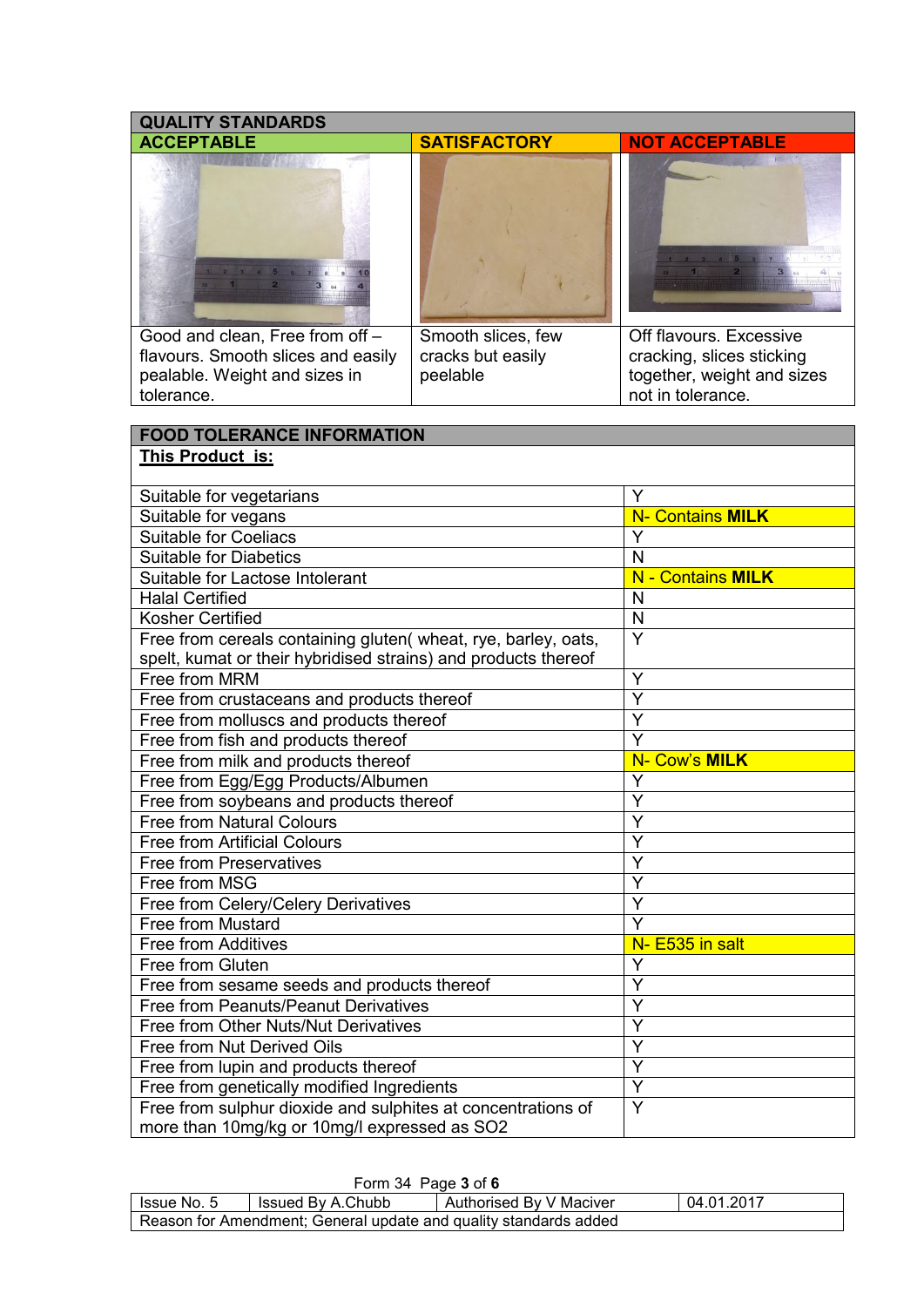## **METAL DETECTION**

Product metal detected at the start of production, every half hour and end of production.

| Ferrous         | 2.00mm |
|-----------------|--------|
| Non Ferrous     | 2.50mm |
| Stainless Steel | 3.50mm |

| <b>PACKAGING INFORMATION</b>                    |                                                                                                                                                                                                                                                                                                                                                                                                                                                                                                                                                                                                                      |                                                                                                                                                                                                         |
|-------------------------------------------------|----------------------------------------------------------------------------------------------------------------------------------------------------------------------------------------------------------------------------------------------------------------------------------------------------------------------------------------------------------------------------------------------------------------------------------------------------------------------------------------------------------------------------------------------------------------------------------------------------------------------|---------------------------------------------------------------------------------------------------------------------------------------------------------------------------------------------------------|
| Is the product packed in a modified atmosphere? |                                                                                                                                                                                                                                                                                                                                                                                                                                                                                                                                                                                                                      | Yes 80%Nitrogen 20%<br>CO <sub>2</sub>                                                                                                                                                                  |
| Inner per Outer                                 |                                                                                                                                                                                                                                                                                                                                                                                                                                                                                                                                                                                                                      | $6 \times 1$ kg                                                                                                                                                                                         |
|                                                 |                                                                                                                                                                                                                                                                                                                                                                                                                                                                                                                                                                                                                      |                                                                                                                                                                                                         |
|                                                 | <b>INNER</b>                                                                                                                                                                                                                                                                                                                                                                                                                                                                                                                                                                                                         | <b>OUTER</b>                                                                                                                                                                                            |
| <b>Material</b>                                 | PAO/PEM Blue Top<br>film, PVC Clear base<br>web                                                                                                                                                                                                                                                                                                                                                                                                                                                                                                                                                                      | Brown Cardboard.<br>175K/170T                                                                                                                                                                           |
| <b>Dimensions</b>                               | 320mm x 123mm x<br>45 <sub>mm</sub>                                                                                                                                                                                                                                                                                                                                                                                                                                                                                                                                                                                  | 322mm x 237mm x 154mm                                                                                                                                                                                   |
| <b>Thickness</b>                                | Top: 62um. Base:<br>450um.                                                                                                                                                                                                                                                                                                                                                                                                                                                                                                                                                                                           | 5 <sub>mm</sub>                                                                                                                                                                                         |
| Weight                                          | 26 <sub>g</sub>                                                                                                                                                                                                                                                                                                                                                                                                                                                                                                                                                                                                      | 236g                                                                                                                                                                                                    |
| <b>Method of Closure</b>                        | <b>Heat sealed</b>                                                                                                                                                                                                                                                                                                                                                                                                                                                                                                                                                                                                   | Tape                                                                                                                                                                                                    |
| <b>Barcodes</b>                                 | Mild: 5060227270049<br>Mature: 5060227270056                                                                                                                                                                                                                                                                                                                                                                                                                                                                                                                                                                         | Mild: 5060227270162<br>Mature: 5060227270179                                                                                                                                                            |
|                                                 |                                                                                                                                                                                                                                                                                                                                                                                                                                                                                                                                                                                                                      |                                                                                                                                                                                                         |
| <b>Labelling Information</b>                    | Product Description, Contents, Weight, Best Before<br>Date, Julian Code= Traceability, Health Mark,<br>Allergen and Nutritional Information                                                                                                                                                                                                                                                                                                                                                                                                                                                                          |                                                                                                                                                                                                         |
| <b>Picture of Labels</b>                        | <b>Mild Cheddar Cheese Slices</b><br><b>MISL2061EX</b><br>Packed in a protective atmosphere<br>Suitable for vegetarians<br><b>ALLERGY ADVICE: Contains MILK</b><br>Ingredients:<br>Whole MILK, salt, starter<br>culture, non animal rennet.<br>NUTRITION per 100g<br>1725kj / 416kcal<br>Energy<br>34.9 g<br>Total Fat<br>of which saturates<br>21.7 g<br>0.1 <sub>g</sub><br>Carbohydrate<br>of which sugars<br>0.1 <sub>a</sub><br>25.4 g<br>Protein<br>1.9.9<br>Salt<br>Keep chilled - store at 0C - + 5C, Use within 3 days of opening.<br>Extons Foods, Units 586 Caldey Road, Wythenshawe, Manchester, M23 9GE | $\begin{array}{c} \vspace{0.08cm} \begin{array}{c} \vspace{0.08cm} \text{UW} \\ \text{MIN 100} \end{array} \end{array}$<br>20 Grm - 1 Kg $\Theta$<br>LO041 11:03:52<br><b>Best Before End: 05.05.17</b> |

| Form 34 Page 4 of 6                                              |                   |                         |            |  |  |
|------------------------------------------------------------------|-------------------|-------------------------|------------|--|--|
| Issue No. 5                                                      | Issued By A.Chubb | Authorised By V Maciver | 04.01.2017 |  |  |
| Reason for Amendment; General update and quality standards added |                   |                         |            |  |  |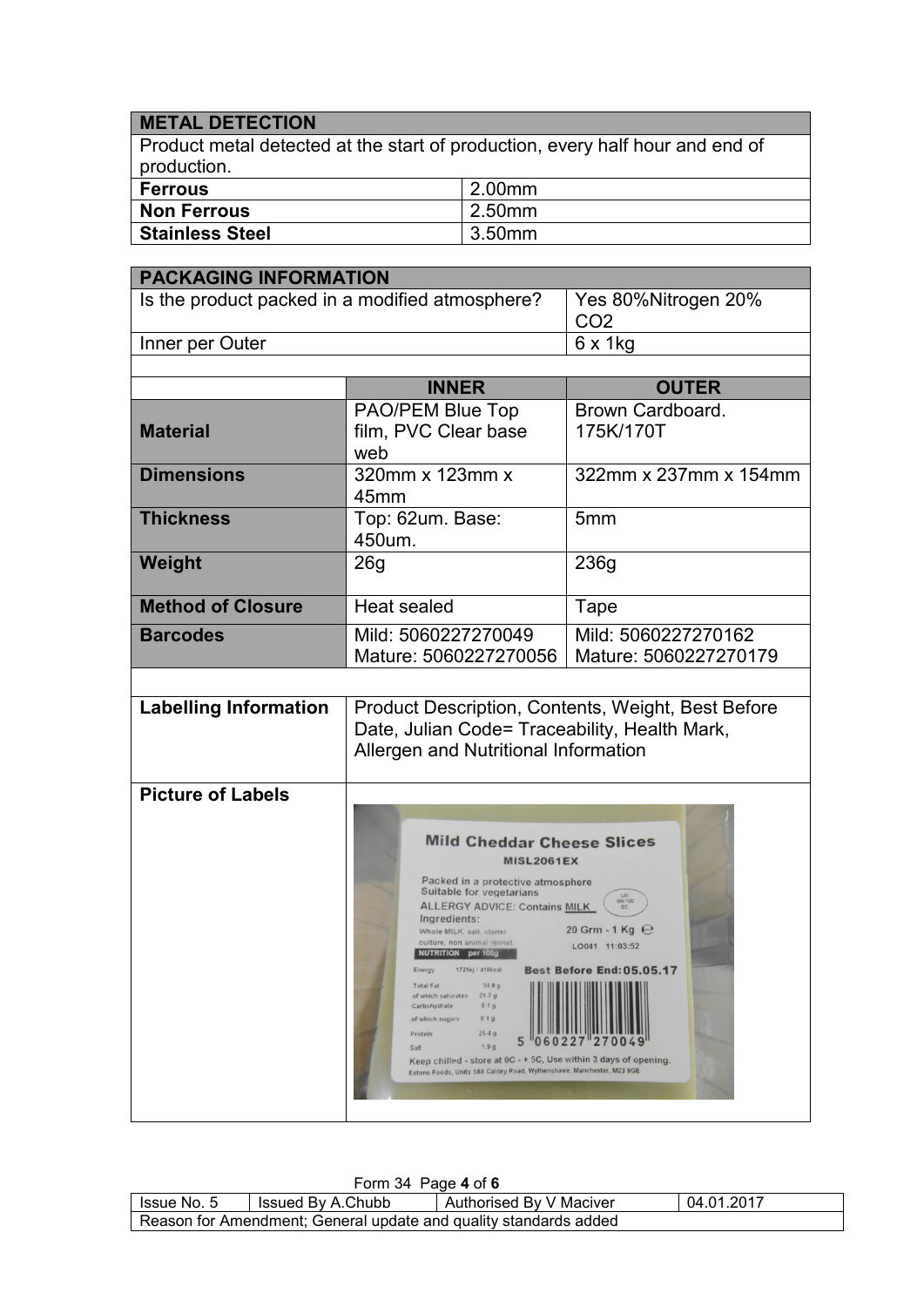

| Issue No. 5                                                      | Issued By A.Chubb | Authorised By V Maciver | 04.01.2017 |  |
|------------------------------------------------------------------|-------------------|-------------------------|------------|--|
| Reason for Amendment; General update and quality standards added |                   |                         |            |  |